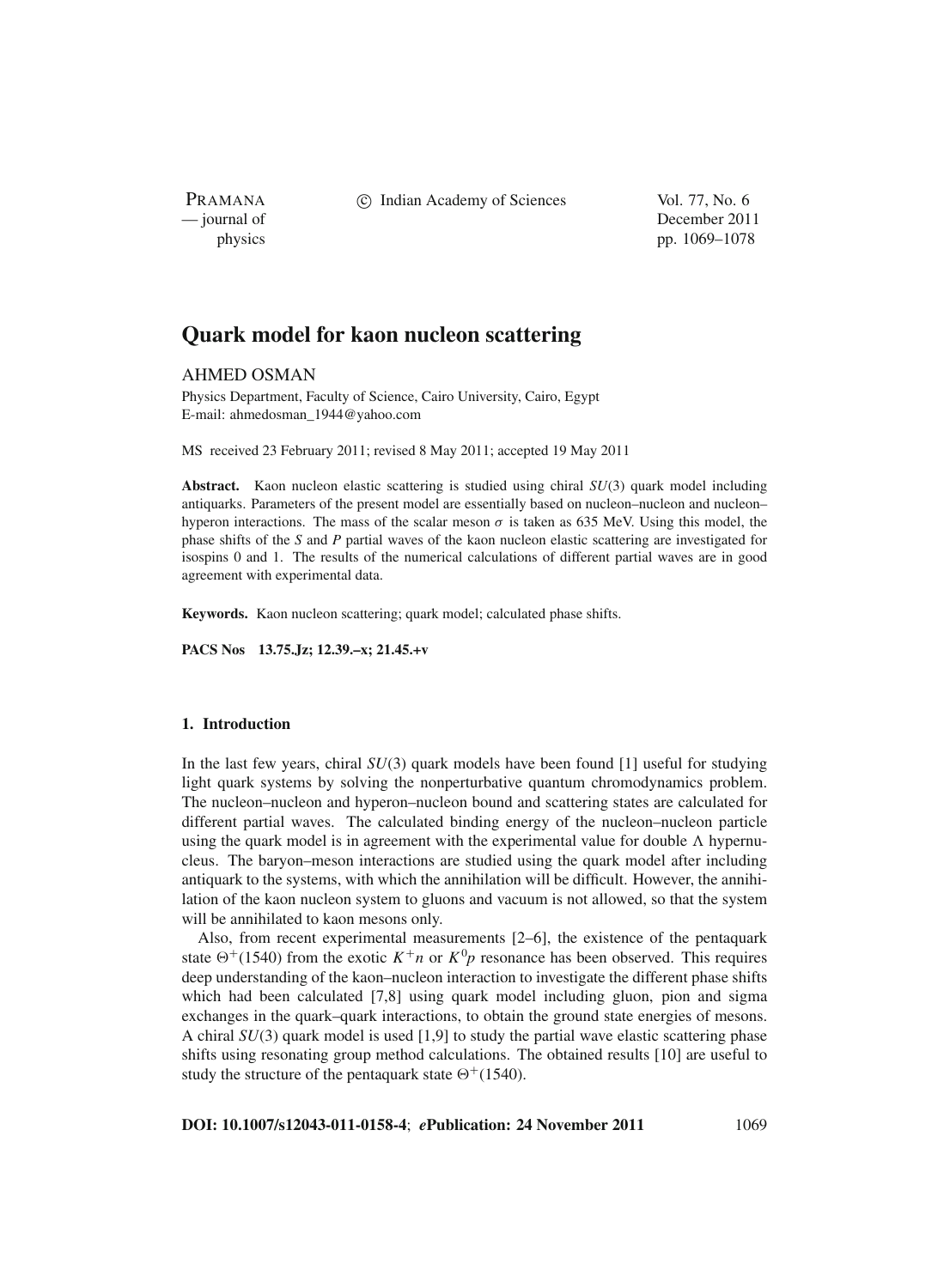In the present work, the kaon nucleon elastic scattering is studied using a quark model. A chiral *SU*(3) quark model including antiquarks is used. This quark model is calculated by solving the nonperturbative quantum chromodynamics problem. The input model parameters are taken as those fitting the nucleon–nucleon and hyperon–nucleon experimental data. The mass of the scalar meson  $\sigma$  is taken as 635 MeV in the present work. This choice reasonably reduces the attraction of  $\sigma$  meson in the kaon nucleon  $S_{01}$  partial wave. Numerical calculations are carried out for different partial waves leading to reasonable results which are in agreement with the experimental data, as well as with previous theoretical phase shifts [7,9,10]. Therefore, the addition of antiquark to the kaon nucleon system enables the extraction of two quark interactions which in turn can be used to study the pentaquark state  $\Theta^+(1540)$ .

In §2, the quark model for the kaon nucleon system is introduced. Numerical calculations of the kaon nucleon elastic scattering phase shifts and results are given in §3. Section 4 is devoted to the discussion and conclusions.

#### **2. Quark model for the kaon nucleon system**

The interaction Lagrangian of the quark-chiral *SU*(3) field can be given in terms of the quark chiral field coupling constant  $g_{ch}$ , the quark-left and quark-right spinors ( $\Psi_L$  and  $\Psi_R$ ), the Goldstone boson field  $\pi_a$ , the flavour *SU*(3) group Gell–Mann matrix  $\lambda_a$ , the scalar nonet fields  $\sigma_a$  and the pseudoscalar nonet fields  $\pi_a$ . Hence, the interactive Hamiltonian can be written as

$$
H_{\rm ch} = g_{\rm ch} F(\mathbf{q}^2) \bar{\psi} \left( \sum_{a=0}^8 \sigma_a \lambda_a + i \sum_{a=0}^8 \pi_a \lambda_a \gamma_5 \right) \psi, \tag{1}
$$

where the chiral field from the factor  $F(\mathbf{q}^2)$  is given as

$$
F(\mathbf{q}^2) = \Lambda / (\Lambda^2 + \mathbf{q}^2)^{1/2}
$$
 (2)

with the chiral symmetry breaking scale is identified by the cut-off mass  $\Lambda$ . Then, from eqs (1) and (2), the *SU*(3) chiral field-induced quark–quark potentials can be given by the expressions

$$
V_{\sigma_a}(\mathbf{r}_{ij}) = [g_{\text{ch}}^2/4\pi]F^2(-m_{\sigma_a}^2)(\Lambda - m_{\sigma_a})
$$
  
×  $W(m_{\sigma_a}r_{ij})[\lambda_a(i)\lambda_a(j)] + V_{\sigma_a}^{l.s}(\mathbf{r}_{ij}),$  (3)

where

$$
V_{\sigma_a}^{l.s} = [g_{\text{ch}}^2/(16\pi m_{q_i}m_{q_j}r_{ij}^2)]F^2(-m_{\sigma_a}^2)
$$
  
× [Λ(1 + Λr\_{ij})W(Λr\_{ij}) – m\_{\sigma\_a}  
× (1 + m\_{\sigma\_a}r\_{ij})W(m\_{\sigma\_a}r\_{ij})]  
× [L ⋅ (σ<sub>i</sub> + σ<sub>j</sub>)][λ<sub>a</sub>(i)λ<sub>a</sub>(j)] (4)

and

$$
V_{\pi_a}(\mathbf{r}_{ij}) = [g_{\text{ch}}^2/(48 \pi m_{q_i} m_{q_j})]F^2(-m_{\pi_a}^2)
$$
  
 
$$
\times [m_{\pi_a}^3 W(m_{\pi_a} r_{ij}) - \Lambda^3 W(\Lambda r_{ij})]
$$
  
 
$$
\times (\sigma_i \cdot \sigma_j)[\lambda_a(i)\lambda_a(j)]
$$
 (5)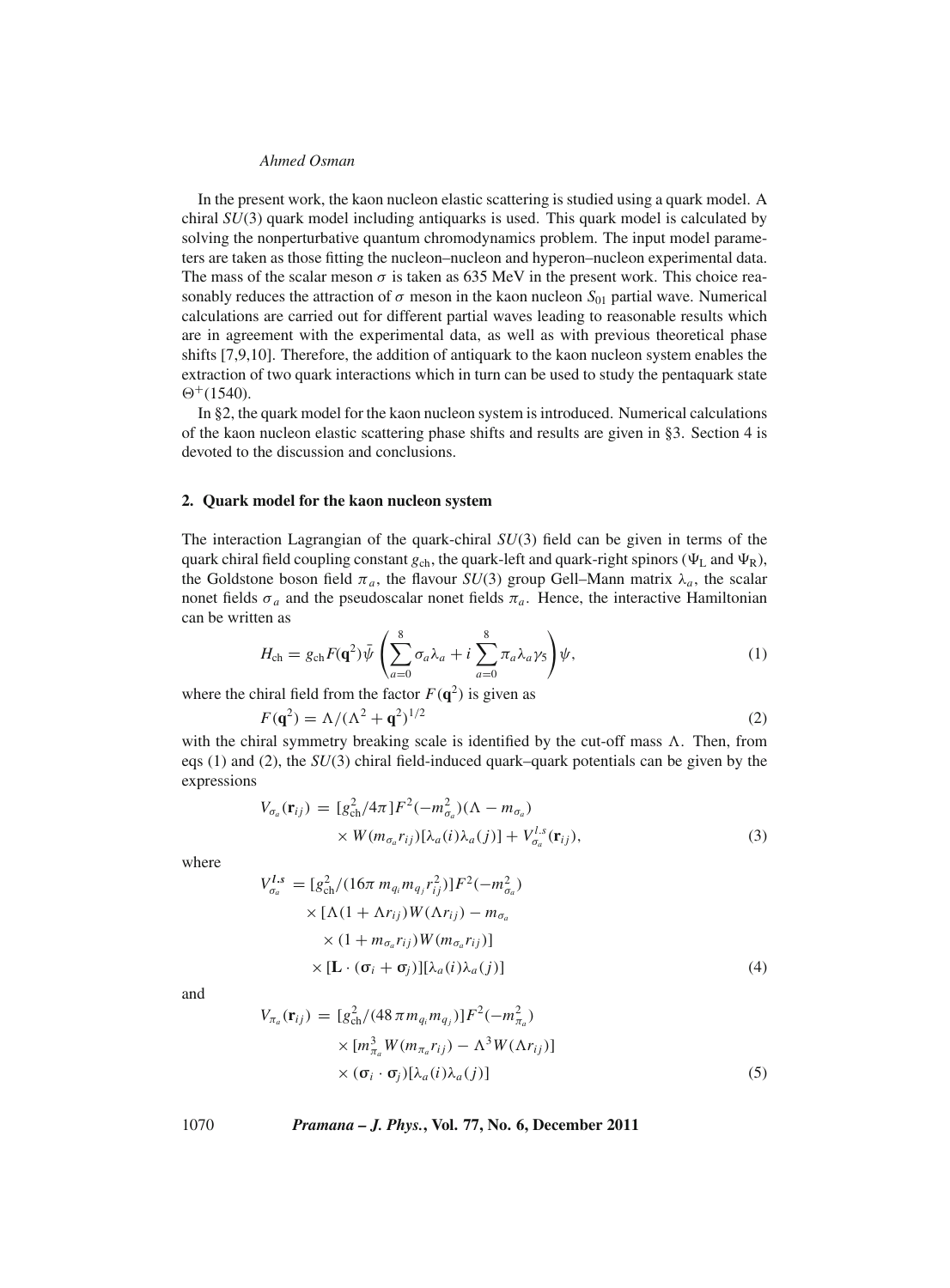#### *Quark model for kaon nucleon scattering*

where

$$
W(x) = (1/x)[\exp(-x)],
$$
\n(6)

 $m_{\sigma_a}$  and  $m_{\pi_a}$  are the masses of the scalar and pseudoscalar mesons, respectively.

From the chiral *SU*(3) quark model, we find that the interaction induced by the coupling of chiral field describes the nonperturbative quantum chromodynamics effect of the low-momentum medium-distance range. Then, it is required to have an effective one-gluon-exchange interaction which describes the short-range perturbative quantum chromodynamics behaviour, to study the hadron structure and hadron–hadron dynamics.

The effective one-gluon-exchange (OGE) interaction expressing the short-range perturbative quantum chromodynamics is given as

$$
V_{ij}^{\text{OGE}} = (1/4)g_i g_j(\lambda_i^c \lambda_j^c)
$$
  
 
$$
\times \{(1/\mathbf{r}_{ij}) - (\pi/2)\delta(\mathbf{r}_{ij})[(1/m_{q_i}^2) + (1/m_{q_j}^2) + (4/3)(m_{q_i}^{-1}m_{q_j}^{-1})(\mathbf{o}_i \cdot \mathbf{o}_j)]\} + V_{\text{OGE}}^{Ls},
$$
 (7)

where

$$
V_{\text{OGE}}^{l.s} = -(3/16)g_i g_j (\lambda_i^c \lambda_j^c) m_{q_i}^{-1} m_{q_j}^{-1} r_{ij}^{-3} \mathbf{L}(\mathbf{\sigma}_i \cdot \mathbf{\sigma}_j). \tag{8}
$$

The nonperturbative quantum chromodynamics effect in long distance is given by the confinement potential as

$$
V_{ij}^{\text{conf}} = -a_{ij}^c (\lambda_i^c \lambda_j^c) r_{ij}^2 - a_{ij}^{c0} (\lambda_i^c \lambda_j^c).
$$
\n(9)

The total Hamiltonian of the kaon nucleon system is obtained by introducing an antiquark in the chiral *SU*(3) quark model and is given as

$$
H = \sum_{i=1}^{5} H_0^i + H_{\text{c.m.}} + \sum_{i < j=1}^{4} V_{ij} + \sum_{i=1}^{4} V_{i\bar{5}}.\tag{10}
$$

 $H_0$  is the kinetic energy operator and  $H_{c.m.}$  is the centre of mass motion kinetic operator.  $V_{ij}$ is the quark–quark interaction and  $V_{i\bar{5}}$  is the quark–antiquark interaction. The quark–quark interaction is given as

$$
V_{ij} = V_{ij}^{\text{OGE}} + V_{ij}^{\text{conf}} + V_{ij}^{\text{ch}},\tag{11}
$$

where  $V_{ij}^{\text{OGE}}$  and  $V_{ij}^{\text{conf}}$  are given by eqs (7) and (9), and  $V_{ij}^{\text{ch}}$  is expressed as

$$
V_{ij}^{\text{ch}} = \sum_{a=0}^{8} V_{\sigma_a}(\mathbf{r}_{ij}) + \sum_{a=0}^{8} V_{\pi_a}(\mathbf{r}_{ij}).
$$
\n(12)

The interaction between the up (down) quark and the strange quark can be written [11] as the sum of direct interaction and annihilation as

$$
V_{i\bar{5}} = V_{i\bar{5}}^{\text{dir}} + V_{i\bar{5}}^{\text{ann}}.
$$
\n
$$
(13)
$$

*Pramana – J. Phys.***, Vol. 77, No. 6, December 2011** 1071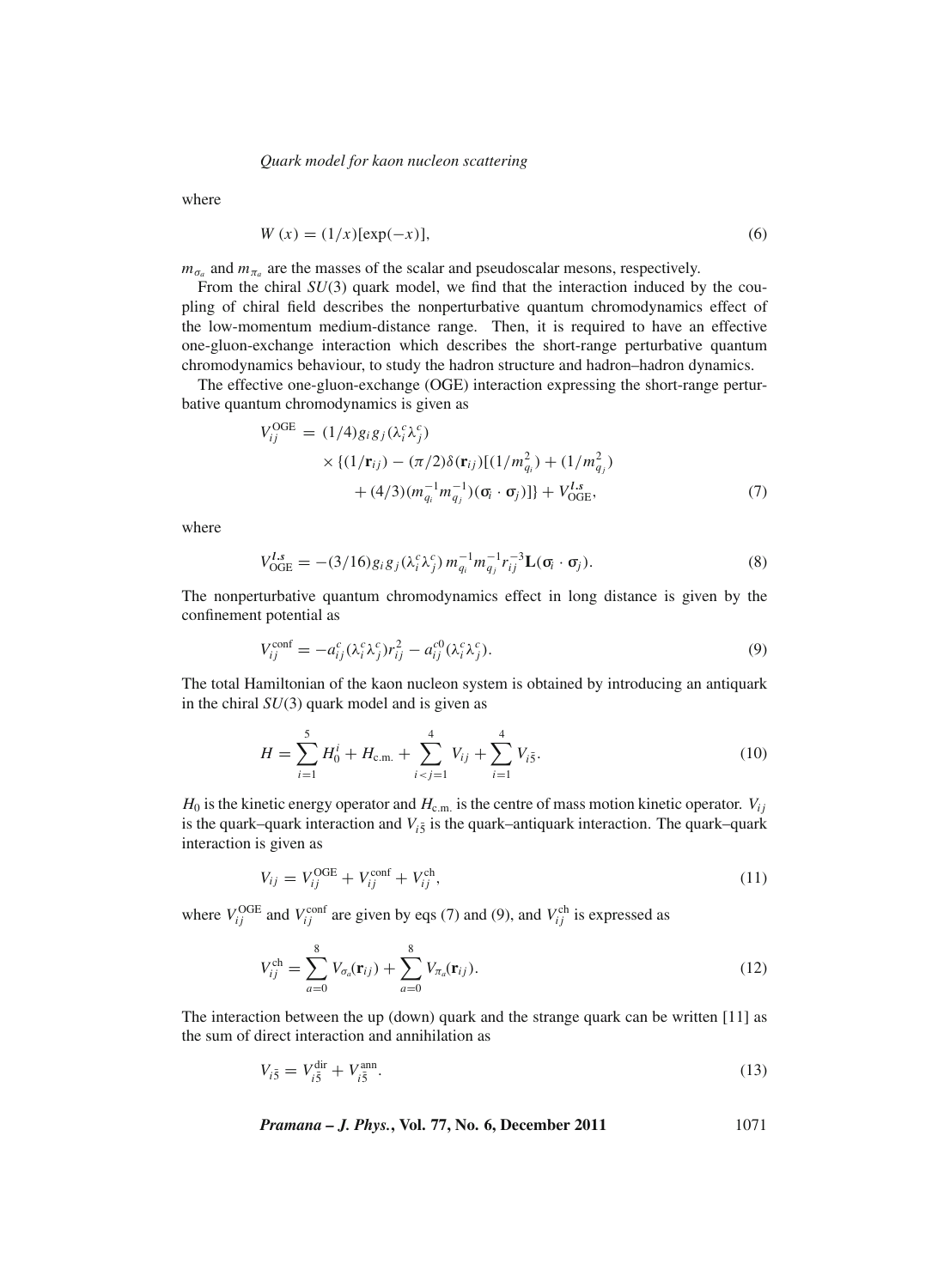$V_{i\bar{5}}^{\text{dir}}$  in eq. (13) can be calculated using the equation

$$
V_{i\bar{5}}^{\text{dir}} = V_{i\bar{5}}^{\text{conf}} + V_{i\bar{5}}^{\text{OGE}} + V_{i\bar{5}}^{\text{ch}},\tag{14}
$$

where

$$
V_{i\bar{5}}^{\text{conf}} = -a_{i\bar{5}}^c(-\lambda_i^c \lambda_5^{c*}) - a_{i\bar{5}}^{c0}(-\lambda_i^c \lambda_5^{c*})
$$
\n(15)

and

$$
V_{i\bar{5}}^{\text{conf}} = (1/4)g_i g_s(-\lambda_i^c \lambda_j^{c*})
$$
  
 
$$
\times \{(1/r_{i5}) - (\pi/2)\delta(\mathbf{r}_{i5})[(1/m_{q_i}^2) + (1/m_S^2) + (4/3) m_{q_i}^{-1} m_S^{-1}(\sigma_i \cdot \sigma_j)]\} - (3/16)
$$
  
 
$$
\times g_i g_j(-\lambda_i^c \lambda_j^{c*}) m_{q_i}^{-1} m_{q_s}^{-1} r_{i\bar{5}}^{-3} \mathbf{L}(\sigma_i \cdot \sigma_j), \qquad (16)
$$

where

$$
V_{i\bar{5}}^{\text{ch}} = \sum_{i} (-1)^{G_j} V_{i5}^{\text{ch},j}.
$$
 (17)

The *G* parity of the *j* meson is described by the factor  $(-1)^{G_j}$ . The annihilation part of the interaction between the up (down) quark and the strange quark  $V_{i\bar{5}}^{ann}$  appeared in eq. (13), annihilates only into a kaon meson for the kaon nucleon system. Thus, for the present case of kaon nucleon system

$$
V_{i\bar{5}}^{\text{ann}} = -(\tilde{g}_{\text{ch}}^2/4\pi)[m_k^2 - (\tilde{m} + \tilde{m}_s)^2]^{-1}
$$
  
× [(1 –  $\sigma_q \cdot \sigma_{\bar{q}})/2]$ <sub>spin</sub>[(2 + 3 $\lambda_q \lambda_{\bar{q}}^*$ )/6]<sub>colour</sub>  
× [(38 + 3 $\lambda_q \lambda_{\bar{q}}^*$ )/18]<sub>flavour</sub> ( $\Lambda^2/r$ )[exp(- $\Lambda r$ )]. (18)

In eq. (18)  $\tilde{g}^2_{ch}$  and  $\tilde{m}$  are the effective coupling constant of the chiral field in the annihilation case and the effective quark mass, respectively. In eq. (18),  $\tilde{m}$  is treated as the effective

**Table 1.** Meson masses and cut-off masses.

| Meson          | Meson masses<br>(MeV) | Cut-off masses<br>(MeV) |
|----------------|-----------------------|-------------------------|
| $m_{\sigma'}$  | 969                   |                         |
| m <sub>k</sub> | 1438                  |                         |
| $m_{\epsilon}$ | 969                   |                         |
| $m_{\sigma}$   | 635                   |                         |
| $m_{\pi}$      | 134                   |                         |
| m <sub>K</sub> | 489                   |                         |
| $m_n$          | 552                   |                         |
| $m_{\eta'}$    | 963                   |                         |
| Λ              |                       | 1280                    |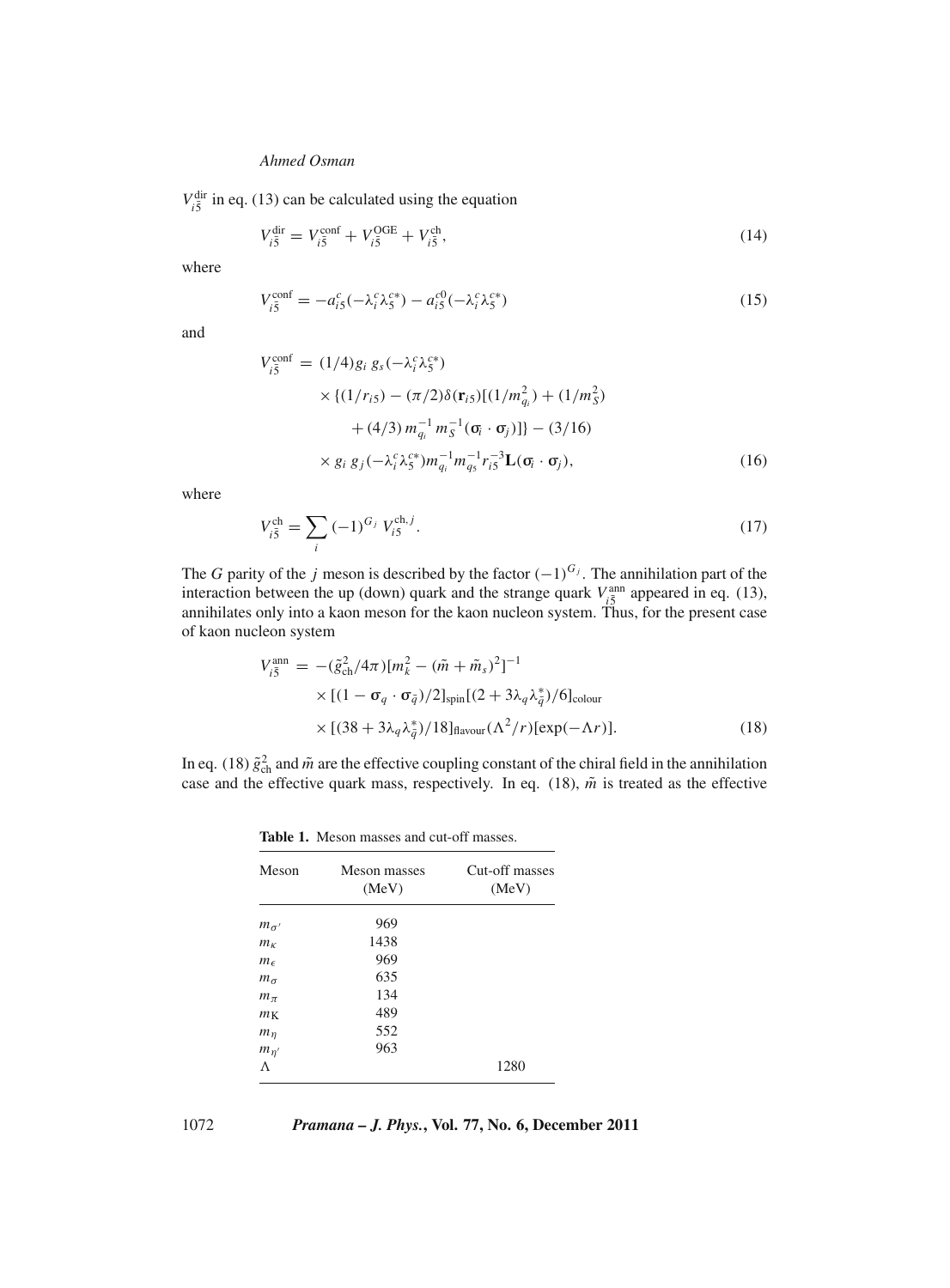*Quark model for kaon nucleon scattering*

|  |  | Table 2. Model parameters. |
|--|--|----------------------------|
|--|--|----------------------------|

| Parameters     | Values   | Units               |
|----------------|----------|---------------------|
| $m_{\rm n}$    | 311      | MeV                 |
| $m_{\rm s}$    | 473      | MeV                 |
| $b_{\rm u}$    | 0.49     | fm                  |
| g <sub>u</sub> | 0.878    |                     |
| gs             | 0.762    |                     |
| $a_{uu}^c$     | 51.24    | MeV/fm <sup>2</sup> |
| $a_{us}^c$     | 77.18    | MeV/fm <sup>2</sup> |
| $a_{uu}^{c0}$  | $-52.17$ | MeV                 |
| $\sigma^{c0}$  | $-64.93$ | MeV                 |

quark mass, while it is actually quark momentum-dependent. A form factor  $F(q2)$  given by eq. (2) is also used in the vertex of the quark chiral field coupling and inserted in the present form of the annihilation interaction  $V_{i\bar{5}}^{\text{ann}}$  to flatten the sharp behaviour of the  $\delta$ function. Presently, the first part of the right-hand side of eq. (18) is treated as a parameter and is adjusted to fit the mass of kaon meson.

## **3. Numerical calculations and results**

Presently, we are interested to study the partial wave phase shifts of the kaon nucleon scattering. The phase shifts are calculated using the Hamiltonian given by eq. (10). The



**Figure 1.** Phase shifts of the kaon nucleon  $S_{01}$  wave as a function of the laboratory momentum of the kaon meson. The dashed curve gives the data of previous calculations [9]. The solid curve represents our present theoretical calculations. The empty circles and filled circles represent data taken from refs [12] and [13], respectively.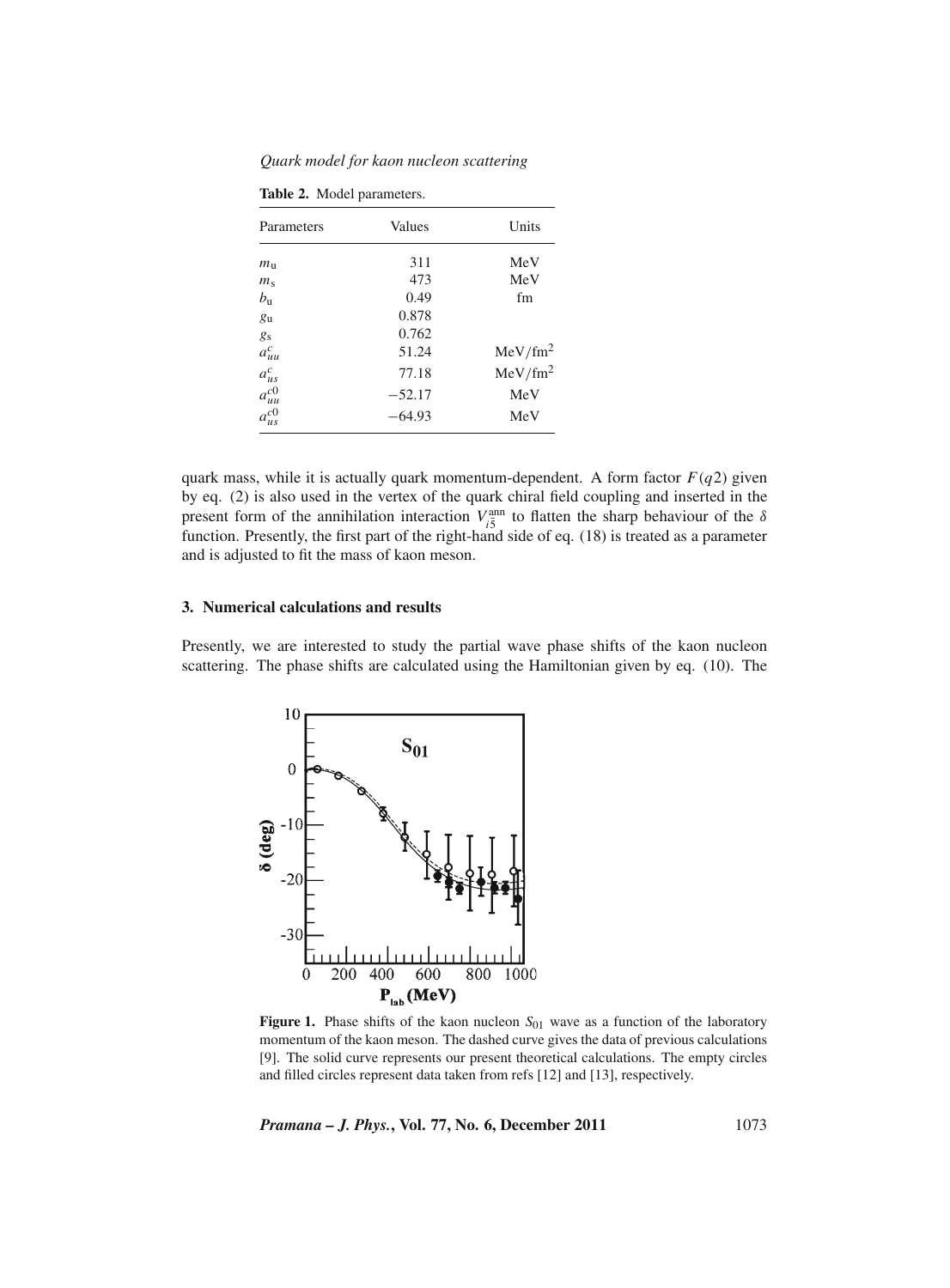theoretical formalism of the kaon nucleon system is expressed by the mathematical expressions given in §2. The meson masses and cut-off masses are given in table 1. The masses of the mesons are taken from experimental data, while the mass of the  $\sigma$  meson is taken in the present work as 635 MeV to be an adjustable parameter. However, the value of the cut-off radius  $\Lambda^{-1}$  is taken to be close to the chiral symmetry breaking scale. The input parameters are taken such that the harmonic oscillator width parameter  $b<sub>u</sub>$ , the up (down) quark mass  $m_{u(d)}$  and the strange quark mass  $m_s$  together with the other parameters that the chiral coupling constant  $g_{ch}$  is consistent with the experimental value as  $g_{NN\pi}^2/4\pi = 13.79$ , where

$$
g_{\rm ch}^2/4\pi = (3/5)^2 (g_{NN\pi}^2/4\pi)(m_{\rm u}^2/M_N^2). \tag{19}
$$

The one-gluon-exchange coupling constants  $g_u$  and  $g_s$  are determined as the mass splits between octet and decuplet baryons. The confinement strengths  $a_{ij}$  and the zero point energies  $a_{ij}^{c0}$  are fixed by fitting masses of the octet and decuplet baryons. The values of these parameters are given in table 2.

Mixing between the flavour singlet and octet mesons is taken into account. The mixing for the  $\eta_0$  and  $\eta_8$  mesons are between  $\sigma_0$  and  $\sigma_8$ . Ideal mixing between  $\sigma_0$  and  $\sigma_8$  is introduced for the  $\sigma$  and  $\epsilon$  mesons which restricts the  $\sigma$  meson to act only on the strange *s* quark. This means that the scalar meson exchange interactions between the up (down) and the strange antiquark  $\bar{s}$  do not exist, which reduce very much the attraction force of the scalar meson between the kaon and the nucleon.

The resonating group method is applied to the present kaon nucleon system, with total S spin and T isospin. The total wave function of the system is constructed following the cluster model calculations. This wave function is divided into the trial wave function of the relative motion between the interacting kaon and nucleon clusters  $\chi_{rel}^L(R_{Kn})$  and the



**Figure 2.** Phase shifts of the kaon nucleon  $S_{11}$  wave as a function of the laboratory momentum of the kaon meson. The meaning of the symbols are the same as in figure 1.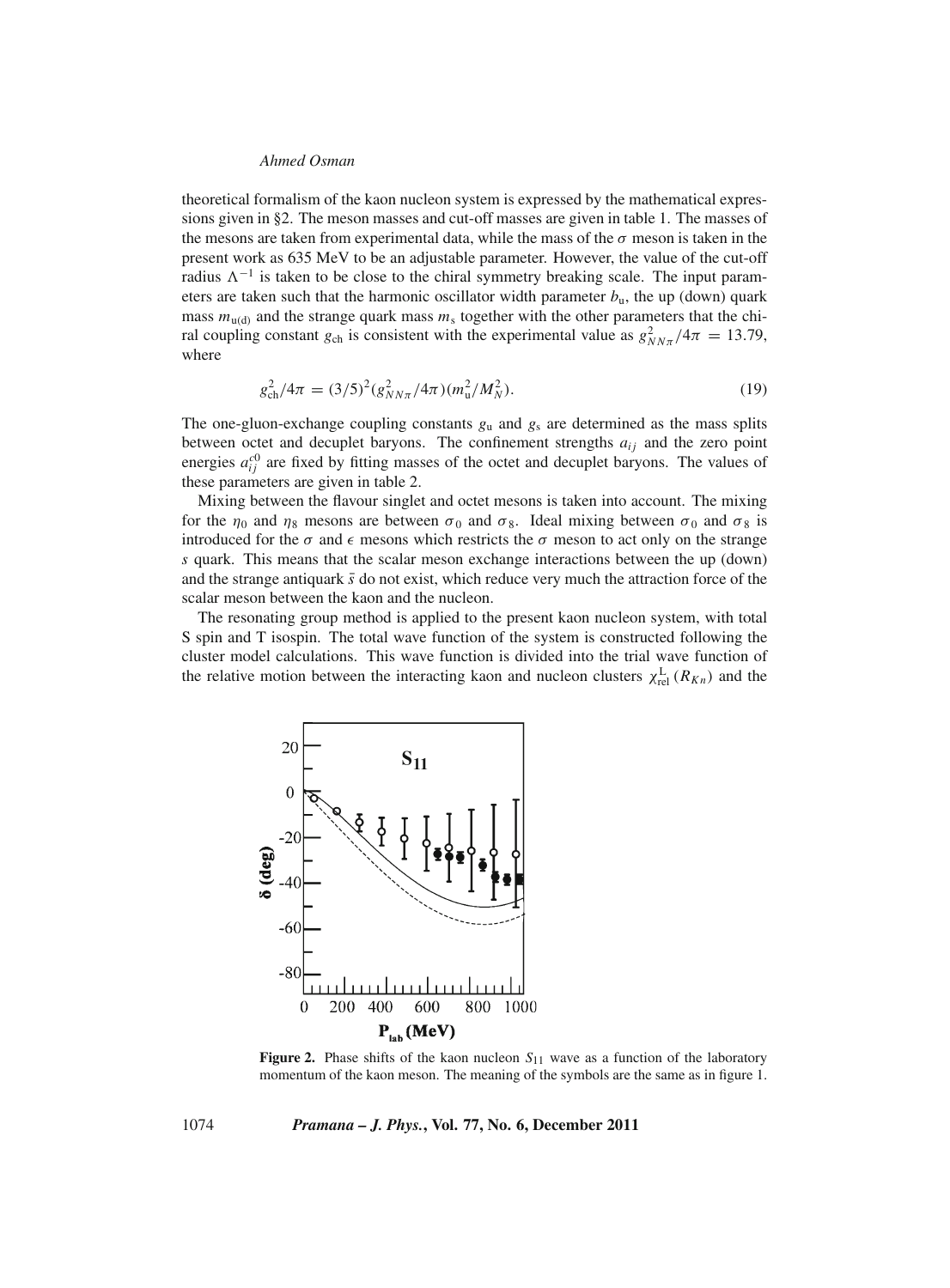#### *Quark model for kaon nucleon scattering*

wave function of the total centre of mass motion of the centre of mass of the whole system  $\Psi(R_{\text{c.m.}})$ . Then, the resonating group method equation is obtained with the Hamiltonian and normalization kernels. The relative wave function of the present scattering problem is expanded in partial wave expansion in terms of the spherical Hankel functions  $h<sub>L</sub><sup>±</sup>$  as

$$
\chi_{\rm rel}^{\rm L}(R_K n) = \sum_{i=1}^{n} c_i u^{\rm L}(R_{\rm KN}, S_i)
$$
 (20)

with

$$
u^{L}(R_{KN}, S_{i}) = \begin{cases} \alpha_{i} u^{L}(R_{KN}, S_{i}), & R_{KN} \leq R_{C} \\ \left[ h_{L}^{-}(k_{KN}R_{KN}) - h_{L}^{+}(k_{KN}R_{KN}) \right] R_{KN}, & R_{KN} \geq R_{C} \end{cases}
$$
(21)

where  $S_i$  is the generate coordinate,  $k_{KN}$  is the momentum of the relative motion and  $R_C$  is the cut-off radius beyond which all the strong interactions can be neglected. The smoothness condition at  $R_{KN} = R_C$  is used to determine the complex parameters  $\alpha_i$  and  $s_i$ , and  $c_i$ 's satisfy  $\sum_{i=1}^n$ ,  $c_i = 1$ . Then, the *L*th partial wave equation for the scattering problem can be deduced by performing variational procedure. This partial wave equation is solved by calculating the kernel and using the asymptotic form of the spherical Hankel function. Solving this partial wave equation, the *S*-matrix element  $S<sup>L</sup>$  and the phase shifts  $\delta_L$  are given by

$$
S^{\mathcal{L}} = \exp\left(2i\delta_{\mathcal{L}}\right) = \sum_{i=1}^{n} c_i s_i.
$$
 (22)

Numerical calculations of the phase shifts of the partial waves of the kaon nucleon scattering are carried out by solving the mathematical theoretical expression of the Hamiltonian



**Figure 3.** Phase shifts of the kaon nucleon  $P_{01}$  wave as a function of the laboratory momentum of the kaon meson. The meaning of the symbols are the same as in figure 1.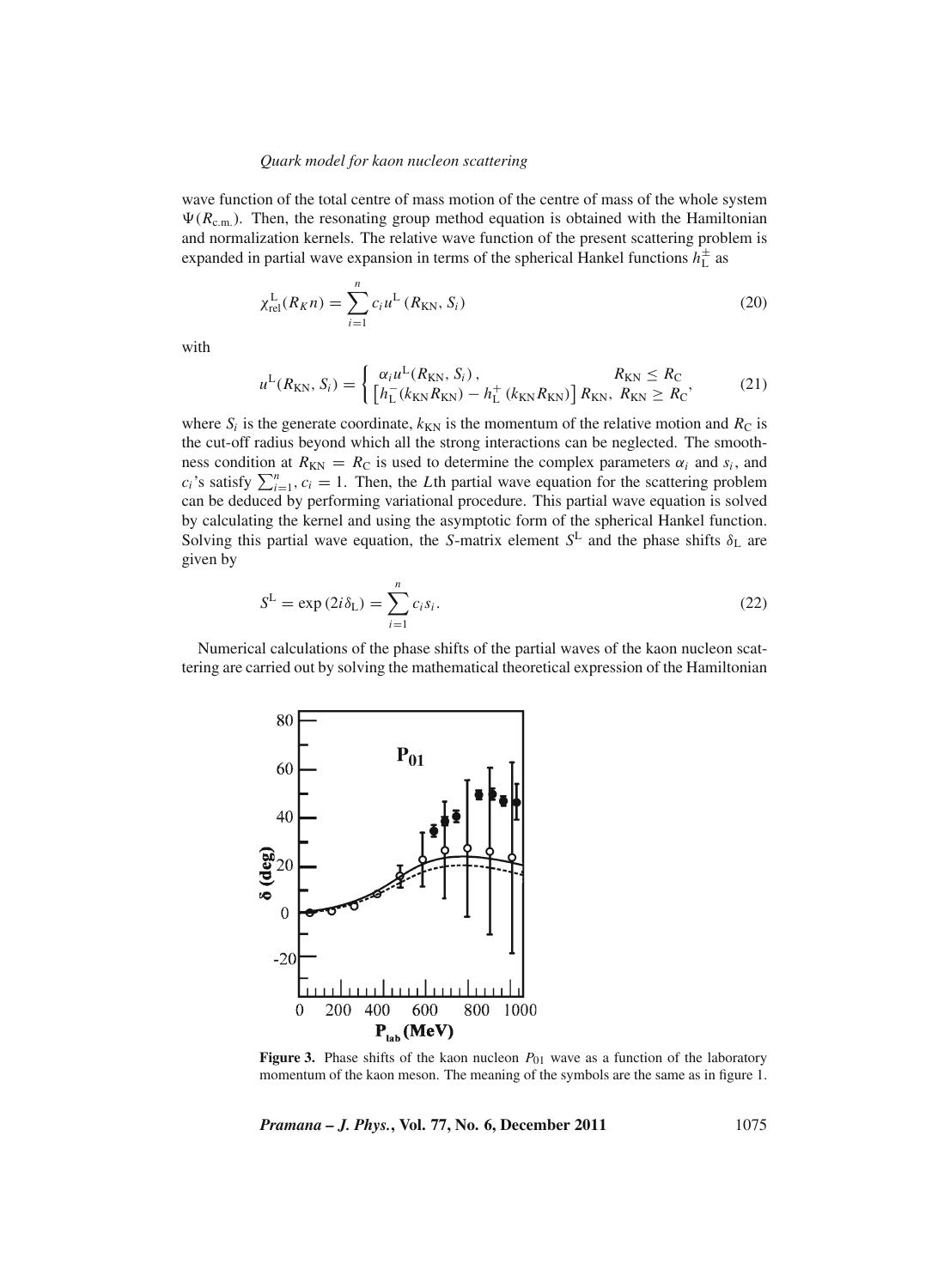

**Figure 4.** Phase shifts of the kaon nucleon  $P_{11}$  wave as a function of the laboratory momentum of the kaon meson. The meaning of the symbols are the same as in figure 1.

given by eq. (10). The calculations of the phase shifts are done for the *S* and *P* waves with isospins 0 and 1. The results of the present theoretical numerical calculations are introduced in figures 1–6 by the solid curves, for  $S_{01}$ ,  $S_{11}$ ,  $P_{01}$ ,  $P_{11}$ ,  $P_{03}$  and  $P_{13}$  respectively. The first subscript for the partial waves stands for the isospin quantum number, while the



**Figure 5.** Phase shifts of the kaon nucleon  $P_{03}$  wave as a function of the laboratory momentum of the kaon meson. The meaning of the symbols are the same as in figure 1.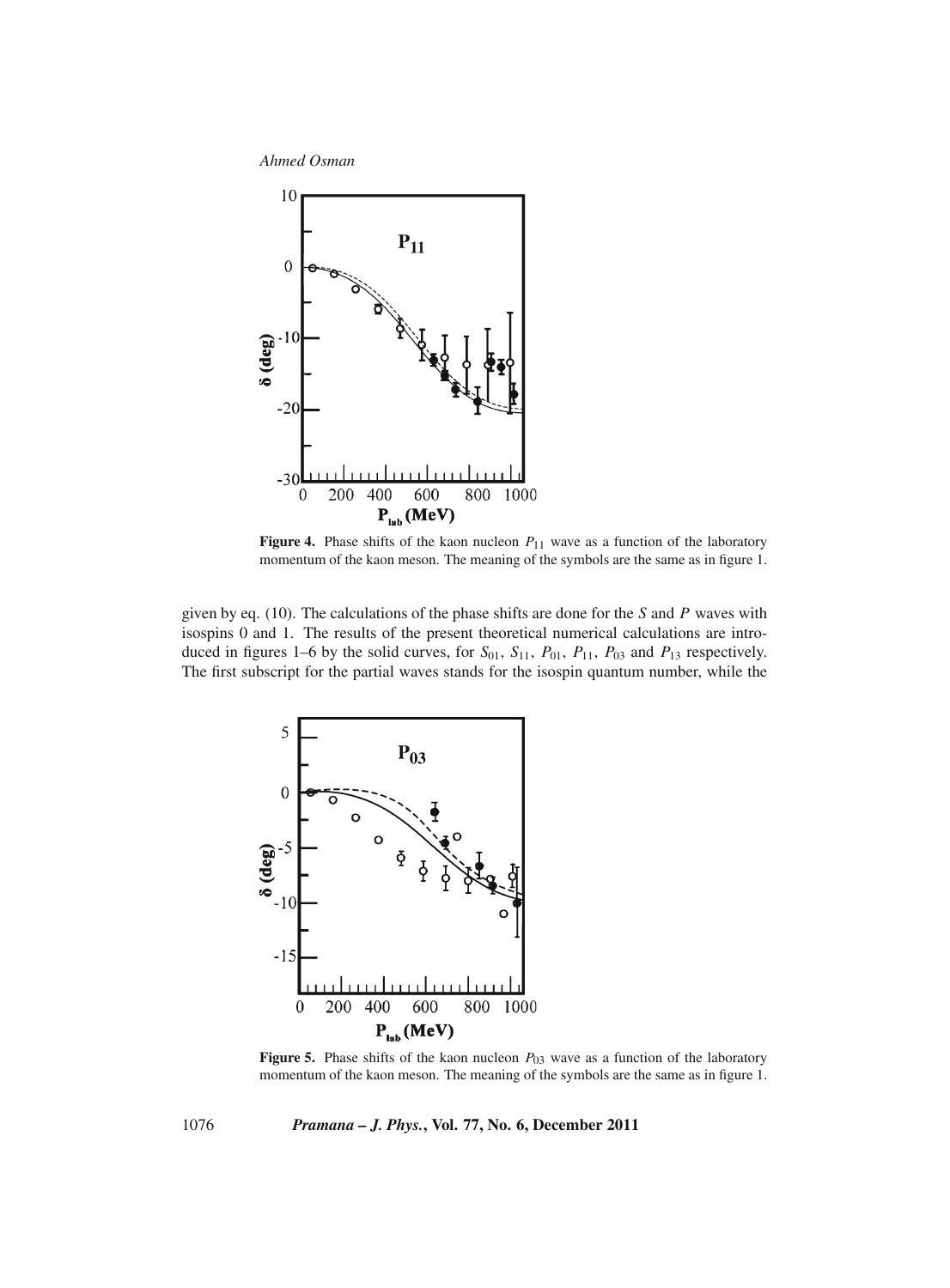*Quark model for kaon nucleon scattering*



**Figure 6.** Phase shifts of the kaon nucleon  $P_{13}$  wave as a function of the laboratory momentum of the kaon meson. The meaning of the symbols are the same as in figure 1.

second subscript refers to twice the total angular momentum of the system. The experimental data are shown in figures 1–6 as the empty circles and the filled circles, taken from refs [12] and [13], respectively. Also, previous calculations [9] are given in figures 1–6 as dashed curves for comparison. From figures 1–6, we see that our present theoretical calculations as the solid curves are in good agreement with the experimental data [12,13]. The present calculations reproduce the experimental data better than the previous calculations. This means that the interaction between the kaon and the nucleon obtained from the chiral *SU*(3) quark model is more reasonable. Thus, our present calculations considerably improve the theoretical phase shifts in the magnitude and are in reasonable, better and good agreement with the experimental data.

## **4. Discussion and conclusions**

In the present work, the kaon nucleon scattering is studied using chiral *SU*(3) quark model including antiquark. The values of different parameters are taken to reproduce the nucleon– nucleon and hyperon–nucleon experimental data. However, in the present work, the mass of the  $\sigma$  scalar meson is taken to be 635 MeV, and ideal mixing of  $\sigma_0$  and  $\sigma_8$  also is taken into account. The present results of the theoretical and numerical calculations of the phase shifts are in a good agreement with the experimental data. Comparison with previous calculations shows that the present results extract the phase shifts considerably better. So, the parameters used in the present formalism together with the large error bars on the data show that the present theoretical calculations extract better reproductions of the phase shift data.

Therefore, we can conclude that the inclusion of antiquark  $\bar{s}$  besides the four up (down) quarks in the kaon nucleon system, achieves and improves the experimental phase shifts.